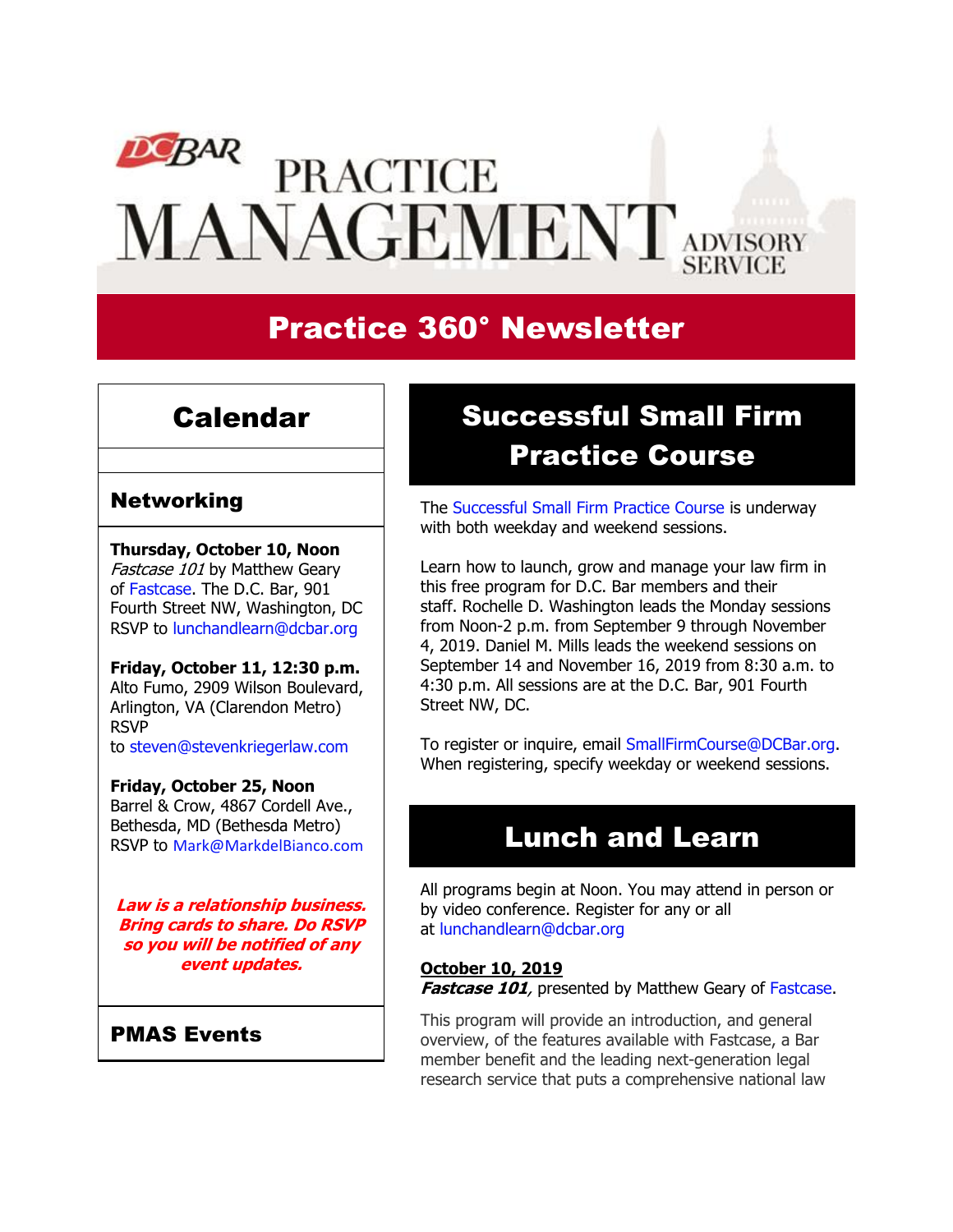**October 7** – Successful Small Firm Practice Course (Weekday - Session 5) **October 10** – Lunch and Learn, Fastcase 101 **October 16** – Day 1 of Basic Training & Beyond **October 21** – Successful Small Firm Practice Course (Weekday - Session 6) **October 23** – Day 2 of Basic Training & Beyond **October 24** – Lunch and Learn, Clearing Clutter: Tuning in to Time, Space and Mind **October 28** – Successful Small Firm Practice Course (Weekday - Session 7)

### **Ethics**

New ethics guidance on **Mandatory Arbitration Provisions in Fee Agreements.** [Legal Ethics Opinion](https://www.dcbar.org/bar-resources/legal-ethics/opinions/Ethics-Opinion-376.cfm?utm_source=Real%20Magnet&utm_medium=INSERT_CHANNEL&utm_campaign=INSERT_LINK_ID)  [376](https://www.dcbar.org/bar-resources/legal-ethics/opinions/Ethics-Opinion-376.cfm?utm_source=Real%20Magnet&utm_medium=INSERT_CHANNEL&utm_campaign=INSERT_LINK_ID)

**What are the ethical implications of crowdfunding a legal representation?** Read [Legal](http://www.dcbar.org/bar-resources/legal-ethics/opinions/Ethics-Opinion-375.cfm?utm_source=Real%20Magnet&utm_medium=INSERT_CHANNEL&utm_campaign=INSERT_LINK_ID)  [Ethics Opinion 375](http://www.dcbar.org/bar-resources/legal-ethics/opinions/Ethics-Opinion-375.cfm?utm_source=Real%20Magnet&utm_medium=INSERT_CHANNEL&utm_campaign=INSERT_LINK_ID) for guidance.

**What are your obligations to a prospective client?** Read [Legal](http://www.dcbar.org/bar-resources/legal-ethics/opinions/Ethics-Opinion-374.cfm?utm_source=Real%20Magnet&utm_medium=INSERT_CHANNEL&utm_campaign=INSERT_LINK_ID)  [Ethics Opinion 374](http://www.dcbar.org/bar-resources/legal-ethics/opinions/Ethics-Opinion-374.cfm?utm_source=Real%20Magnet&utm_medium=INSERT_CHANNEL&utm_campaign=INSERT_LINK_ID) to find out.

**Have you read** the Legal Ethics Opinions on social media and lawyers? [Legal Ethics Opinion](http://www.dcbar.org/bar-resources/legal-ethics/opinions/Ethics-Opinion-370.cfm?utm_source=Real%20Magnet&utm_medium=INSERT_CHANNEL&utm_campaign=INSERT_LINK_ID) 370 [Legal Ethics Opinion](http://www.dcbar.org/bar-resources/legal-ethics/opinions/Ethics-Opinion-371.cfm?utm_source=Real%20Magnet&utm_medium=INSERT_CHANNEL&utm_campaign=INSERT_LINK_ID) 371

### Other Events

library and smarter and more powerful searching, sorting, and visualization tools right at your fingertips. The Fastcase collection includes cases, statutes, regulations, court rules, and constitutions. Fastcase also provides access to a newspaper archive, legal forms, and a onestop PACER search of federal filings.

### **October 24, 2019**

**Clearing Clutter: Tuning in to Time, Space and Mind**, presented by Niki Irish of the [D.C. Bar Lawyer](https://www.dcbar.org/bar-resources/lawyer-assistance-program/?utm_source=Real%20Magnet&utm_medium=INSERT_CHANNEL&utm_campaign=INSERT_LINK_ID)  [Assistance Program.](https://www.dcbar.org/bar-resources/lawyer-assistance-program/?utm_source=Real%20Magnet&utm_medium=INSERT_CHANNEL&utm_campaign=INSERT_LINK_ID)

Sometimes life can feel like it is moving at lightning speed. As daily demands, obligations and responsibilities feel more and more overwhelming, it becomes easy to avoid acting on tasks such as keeping up with client emails, organizing files, and paying attention to your own mental health. While avoidance may offer temporary relief, it can also spiral into increased feelings of anxiety, disorganization, and stress. If you have found yourself in this position, you are not alone! During this program, participants will discover techniques to help manage daily physical and mental clutter so they can improve productivity and decrease stress. Participants will learn how to become more efficient and productive by better managing their:

- Time;
- Physical space/work environment; and
- Brain space.

# Basic Training & Beyond

Our monthly [Basic Training & Beyond](http://www.dcbar.org/bar-resources/practice-management-advisory-service/basic-training.cfm?utm_source=Real%20Magnet&utm_medium=INSERT_CHANNEL&utm_campaign=INSERT_LINK_ID)**,** is set for October 16 and 23 at 9:15 a.m. – 4:30 p.m.

Register at [BasicTraining@dcbar.org](mailto:BasicTraining@dcbar.org?subject=Basic%20Training%20%26%20Beyond) 

This program has been presented 233 times for more than 3,000 lawyers and many have launched and are operating small law firms.

# PMAS Links and Free Downloads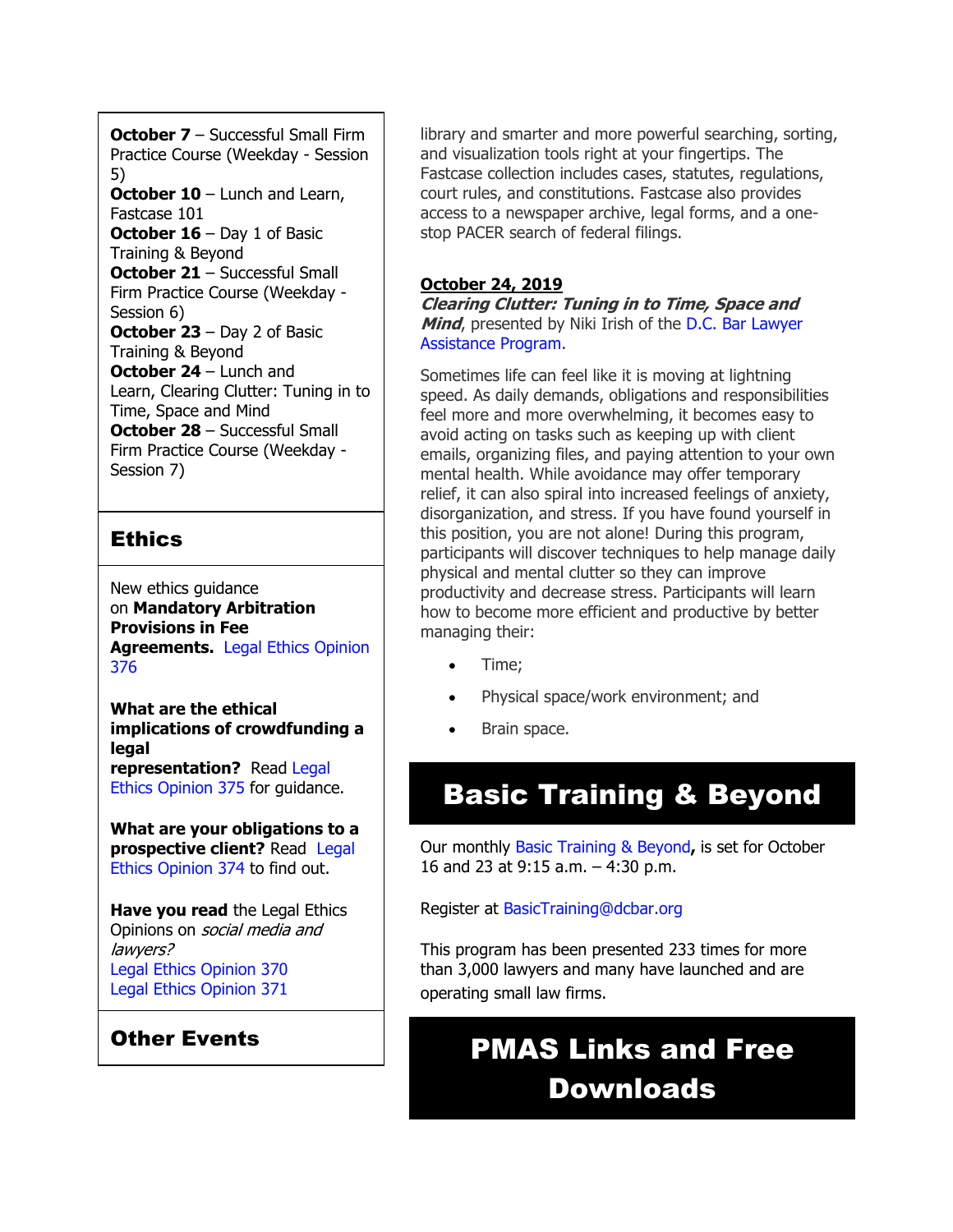[Continuing Legal Education](https://join.dcbar.org/eweb/DynamicPage.aspx?Site=DCBar&WebKey=cbe606bc-88d4-4d37-872c-f48d412a59e5&evt_etc_key=7aaf572d-f662-422f-9fe7-0ae3f4b705be&utm_source=Real%20Magnet&utm_medium=INSERT_CHANNEL&utm_campaign=INSERT_LINK_ID)  [programs](https://join.dcbar.org/eweb/DynamicPage.aspx?Site=DCBar&WebKey=cbe606bc-88d4-4d37-872c-f48d412a59e5&evt_etc_key=7aaf572d-f662-422f-9fe7-0ae3f4b705be&utm_source=Real%20Magnet&utm_medium=INSERT_CHANNEL&utm_campaign=INSERT_LINK_ID)

[Communities Events](https://join.dcbar.org/eweb/DynamicPage.aspx?site=dcbar&webcode=EventList&utm_source=Real%20Magnet&utm_medium=INSERT_CHANNEL&utm_campaign=INSERT_LINK_ID)

[Pro Bono Center training programs](http://www.dcbar.org/pro-bono/resources-and-training/pro-bono-training.cfm?utm_source=Real%20Magnet&utm_medium=INSERT_CHANNEL&utm_campaign=INSERT_LINK_ID)

[Law Firm Management Assessment \(Self-Check\)](https://www.dcbar.org/bar-resources/practice-management-advisory-service/selfcheck.cfm?utm_source=Real%20Magnet&utm_medium=INSERT_CHANNEL&utm_campaign=INSERT_LINK_ID)

[Small firm legal trends and compensation reports](http://www.dcbar.org/bar-resources/practice-management-advisory-service/basic-training-supplement.cfm?utm_source=Real%20Magnet&utm_medium=INSERT_CHANNEL&utm_campaign=INSERT_LINK_ID)

**Meet our Advisors:** 

Dan Mills, Practice Management Advisor

Rochelle Washington, Practice Management Advisor

[e-Manual for Basic Training & Beyond](http://www.dcbar.org/bar-resources/practice-management-advisory-service/upload/eManual-050316.pdf?utm_source=Real%20Magnet&utm_medium=INSERT_CHANNEL&utm_campaign=INSERT_LINK_ID)

[More PMAS programs](http://www.dcbar.org/bar-resources/practice-management-advisory-service/?utm_source=Real%20Magnet&utm_medium=INSERT_CHANNEL&utm_campaign=INSERT_LINK_ID)

### From the Desks of Dan and Rochelle



**D.C. Bar Practice Management Advisory Service** 

#### **Job Posting Tip**

Here is how to find out if the applicant for any position in your firm gives attention to detail and follows instructions. In the position description that you post, give the applicant very specific instructions to follow in order to submit their resume and cover letter for the position. If the applicant does not follow the instructions, you may not want to seriously consider them for an interview. The specific instructions can include responding to a specific email address, addressing the cover letter to a specific person, placing certain words or numbers in the subject or RE line, summarizing past experience most relevant for the current position in the first paragraph of the cover letter, summarizing education most relevant for the position in the second paragraph, summarizing career goals in the third paragraph, and so on. You may have fewer applicants to consider for the position but at least you will know who pays attention to detail and can follow instructions. **--Dan**

#### **When is it Time for You to Hire?**

When you feel the need to hire an employee you are probably already in over your head. Hiring an employee means increasing your overhead expenses and that may be a scary thought. The chief concern is generally, can you sustain the new expense of an employee. There are alternative staffing options for the small firm lawyer. You can hire full-time, part-time, contract, or seek virtual help.

The first thing to consider when thinking about bringing on new staff is determining your need. Keeping detailed track of your time will help you identify what key role you need filled. Are you spending time on administrative tasks, paralegal tasks, or attorney work? Knowing this will make your decision easier. Consider your hourly rate and remember that the person you hire can free up time for you to bill for substantive work. If you spend an average of three hours a day on office management tasks and business development, consider the hourly rate you could charge if you were